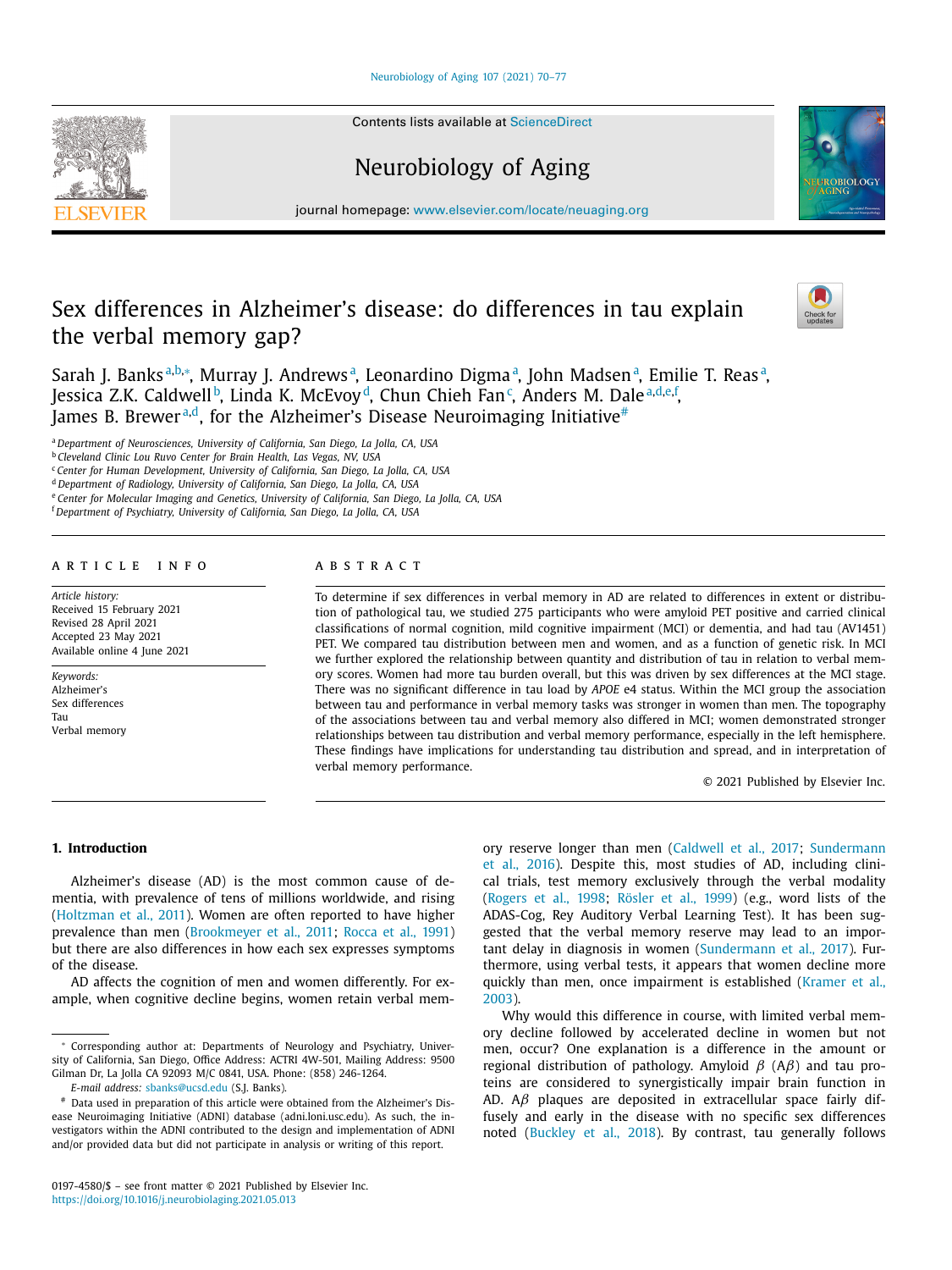a regional predilection where pathology begins in transentorhinal cortex, then spreads throughout the limbic system and eventually into the neocortex more widely (Braak and [Braak,](#page-6-0) 1997), with concomitant loss of ability in cognitive domains dependent on the integrity of those regions. Women demonstrate more pathological tau burden overall at death [\(Oveisgharan](#page-7-0) et al., 2018). Data from CSF studies suggests that women, especially those who carry an *APOE* e4 allele, demonstrate higher levels of pathological tau in the MCI stage of the disease specifically [\(Altmann](#page-6-0) et al., 2014; [Oveisgharan](#page-7-0) et al., 2018), potentially tying to the timing of more rapid decline of cognition in women than men.

The anatomical distribution of tau may also differ in men and women: Another recent pathological study replicated the finding of more tau in women, and further reported sex differences in distribution. Men were more likely to have hippocampal sparing subtype, whereas women were more likely to have a limbic predominant distribution [\(Liesinger](#page-7-0) et al., 2018). Now with tau PET, we are able to investigate the quantity and distribution of cerebral tau pathology in vivo. An earlier PET study in cognitively normal individuals, 30% of whom were amyloid positive, reported higher levels of [entorhinal](#page-6-0) tau in women but not men (Buckley et al., 2019b). Given that tau is closely linked to cognition, sex differences in tau burden and tau distribution may underlie the sex differences in the clinical and neuropsychological expression of AD.

While we know that carrying an *APOE* e4 allele increases risk of developing AD [\(Poirier](#page-7-0) et al., 1993), it has more recently become evident that genetic risk differs by sex [\(Riedel](#page-7-0) et al., 2016), with higher conversion to MCI and AD in female carriers of the *APOE* e4 allele [\(Altmann](#page-6-0) et al., 2014). In addition, women decline more quickly with AD, especially those carrying an *APOE* e4 allele (Lin et al., [2015\)](#page-7-0). Women with MCI decline more rapidly than men on the ADAS-Cog, and women with an *APOE* e4 allele decline fastest [\(Holland](#page-7-0) et al., 2013) and have higher pathological tau concentrations. *APOE* e4 has also been shown to be associated with both Aβ and tau deposition, with *APOE* e4 positive individuals having reduced ability to clear  $A\beta$ , as well as increased accumulation of tau [\(Riedel](#page-7-0) et al., 2016). However, no sex differences are found in the increased rates of  $A\beta$  positivity associated with carrying an *APOE* e4 allele (Jack et al., [2015\)](#page-7-0), supporting the notion that the sex difference in the effect of *APOE* e4 on AD may be mediated by tau. Indeed, a more recent paper showed trend levels for higher tau accumulation in the CSF in amyloid positive cognitively [unimpaired](#page-6-0) women e4 carriers, but not men (Buckley et al., 2019a). The location of tau may differ by *APOE* e4 status too, with Emrani and colleagues finding in a literature review that *APOE* e4 carriers tended to have a more typical medial temporal pattern while [noncarriers](#page-7-0) had more distributed tau (Emrani et al., 2020).

In the current study we initially use tau PET to better understand sex differences in quantification and distribution of this pathology across the AD spectrum (i.e., in  $A\beta$ + individuals with clinical classifications of normal cognition (NC), mild cognitive impairment (MCI) or AD Dementia (ADD)), and how this relates to sex-differences in cognition and genetic risk. We expected there to be more tau evident in women's brains compared with men's, and that this might be influenced by their *APOE* e4 status. We further expected differences in the pattern of tau related to verbal memory performance. Understanding how underlying tau distribution is reflected in cognitive performance is important, both in elucidating the natural history of the disease, and how to interpret cognitive tests. Furthermore, given that tau is now becoming a potential target of new AD medications [\(Cummings](#page-6-0) et al., 2018), we need a comprehensive understanding of how it behaves in different groups of patients.

# **2. Materials and methods**

### *2.1. Participants*

Participants were from AD Neuroimaging Initiative (ADNI) phases 2 and 3. Inclusion and clinical diagnosis criteria for ADNI have been described previously [\(Aisen](#page-6-0) et al., 2010; Weiner et al., 2017). In this [cross-sectional](#page-7-0) study, we specifically included subjects from ADNI who received tau (AV1451) PET, Aβ PET (florbetapir- or florbetaben-PET), and had neuropsychological data (delay between neuropsychology visit and Tau PET: mean: 0.60 years, SD: 0.78 years). We further restricted our sample to  $A\beta$  positive participants (as determined by standard thresholds of 1.11 and 1.20 summary cortical SUVr for florbetapir-PET and florbetaben-PET, respectively [\(Landau](#page-7-0) et al., 2014, [2013\)](#page-7-0)) because we were interested in the spectrum of disease in AD. Selected data comprised 1031 visits in total, from 737 individuals. Out of those, 339 individuals had at least one  $A\beta$  positive scan. Of these, 295 individuals had a tau-PET at or following their  $A\beta$  positive scan date. 16 of these individuals had processing and/or QC issues, and 4 lacked sufficient neuropsychological data. The final sample was thus comprised of 275 participants with a positive  $A\beta$  status. For the purposes of this analysis, participants with normal cognition and significant memory concern were grouped together in the normal cognition (NC) group, and participants with early and late mild cognitive impairment were grouped together in the mild cognitive impairment (MCI) group.

## *2.2. Standard protocol approvals, registrations and patient consents*

ADNI is a multisite study. Local Institutional Review Boards approved all protocols and consent procedures. All participants provided written informed consent at their institution.

#### *2.3. Data Availability*

ADNI data are available to eligible researchers through the LONI website (adni.loni.usc.edu).

#### *2.4. Cognitive testing*

Verbal memory tests were the focus of the current investigation. ADNI uses the Rey Auditory Verbal Learning Test (RAVLT (Rey, [1958\)](#page-7-0)) and Logical Memory (LM [\(Reynolds](#page-7-0) and Powel, 1988)) test. We included the RAVLT sum of all correctly recalled words across trials 1 through 5 (RAVLT learning), RAVLT total recall after a 30-minute delay (RAVLT delay), LM immediate recall, and LM delayed recall. Tests were also completed in other domains but we focused on the verbal memory tests given the known sex differences in this domain, and the importance of verbal memory tests in the diagnosis of MCI and AD.

#### *2.5. Imaging analysis*

The processing of neuroimaging data was as follows: raw T1 MR images were downloaded in DICOM format from the ADNI data portal. Then, MRIs were processed with FreeSurfer (version 6.0) to automatically segment and parcellate each structural MRI, and reconstruct the cortical surface (Dale et al., [1999;](#page-6-0) Fischl et al., 1999). Tau PET images were [downloaded](#page-7-0) from the ADNI portal in the most preprocessed form: realigned to the first frame, averaged across frames, voxel sizes standardized, and resolution made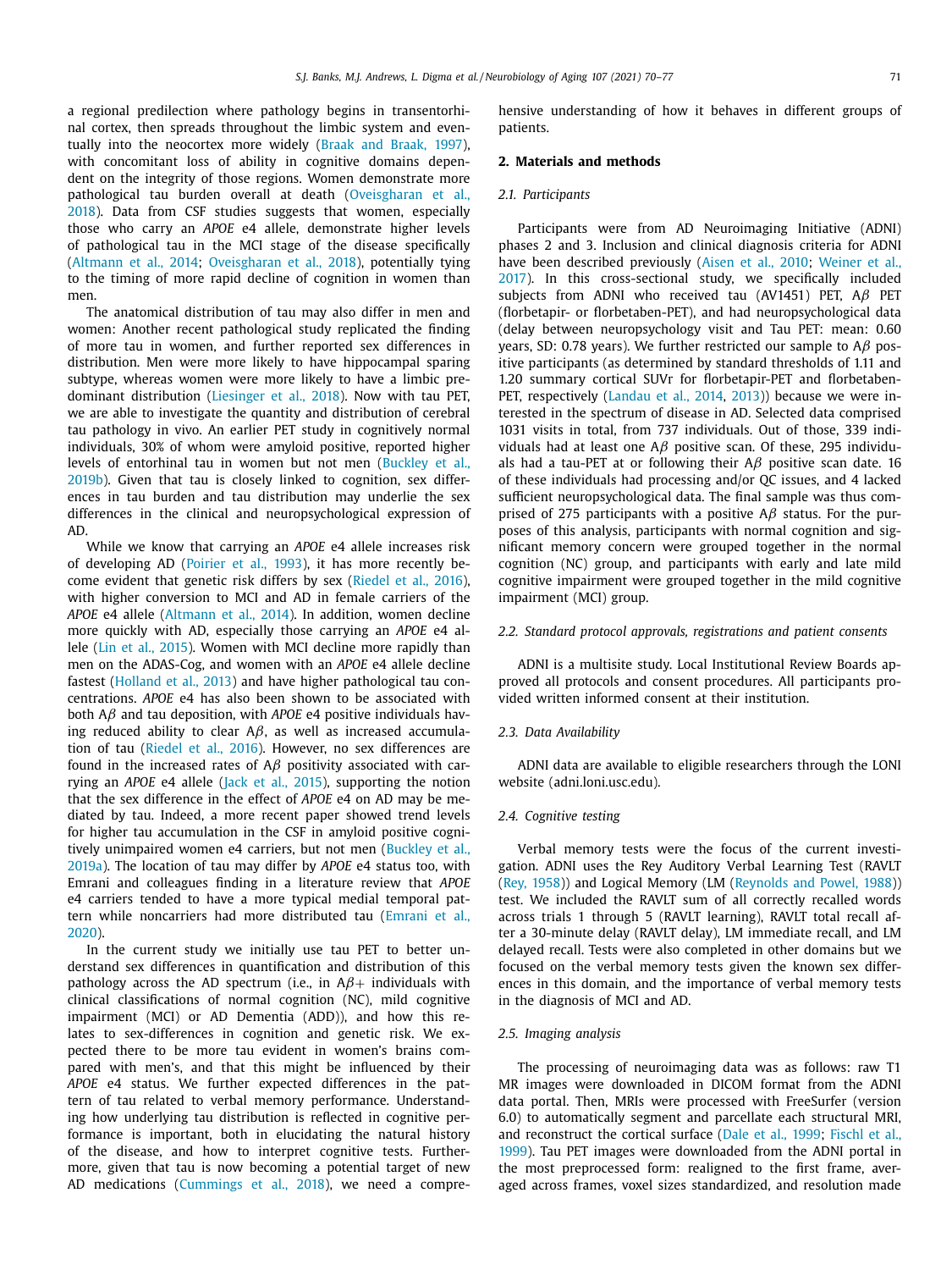uniform. The preprocessed images were co-registered to the subject's temporally closest MRI. The co-registered Tau PET images were then converted into standard uptake value ratio (SUVr) images, by normalizing the images to mean AV1451 uptake in the FreeSurfer-defined cerebellar gray matter. The individual SUVr volumes were then projected onto each individual's cortical surface model by sampling from points half-way between the white and pial surfaces.

As an estimation of overall tau load, we calculated the mean SUVr of AV1451 within the cortical grey matter. This includes the entire cortical mantle (specifically codes 1000-1035 and 2000-2035 at [https://surfer.nmr.mgh.harvard.edu/fswiki/FsTutorial/](https://surfer.nmr.mgh.harvard.edu/fswiki/FsTutorial/AnatomicalROI/FreeSurferColorLUT) AnatomicalROI/FreeSurferColorLUT). The hippocampus is excluded due to noise resulting from off target binding in adjacent regions. We refer to this measure as "average SUVr" in the rest of the report.

## *2.6. Processing for vertex-wise analyses*

Prior to conducting surface-based vertex-wise analyses (see below), the individual Tau PET surface maps were registered into a common space (fsaverage space) and smoothed using a 5 mm kernel.

## *2.7. Statistical analysis*

## *2.7.1. Comparison of cognitive test scores between groups*

T-tests were used to determine differences in age and years of education between men and women. ANCOVAs were used to compare performance in cognitive tests between men and women, controlling for age, education, and diagnostic category. Chi Squared tests were used to determine differences in distribution of ApoE4 carriers, Race, and Diagnostic category between men and women.

# *2.7.2. Overall level of tau: Do women have more tau in their brains? Does ApoE affect this relationship?*

Average SUVR was used as a dependent variable in a univariate general linear model with sex, ApoE status (binarized to presence or absence of an ApoE4 allele), and diagnosis as independent variables and age as a covariate. We also assessed the interactions of all independent variables in a separate model. We performed pairwise t-tests on significant effects using the Holm-Bonferroni method. We repeated these analyses within each diagnostic group (NC, MCI, ADD). Based on results from these analyses, and previous studies [\(Altmann](#page-6-0) et al., 2014; [Oveisgharan](#page-7-0) et al., 2018), we limited the following analyses to the MCI diagnostic group to reduce the number of tests performed.

# *2.7.3. Distribution of tau: Does tau distribution generally differ between women and men with MCI?*

Surface-based group analysis was performed in FreeSurfer to assess the topography of the sex difference in tau load. Our contrasts were designed to test, at each vertex on the cortical mantle, whether women had more tau than men. Age was included as a covariate in these analyses and multiple comparisons correction was performed using Monte Carlo simulation methods [\(Hagler](#page-7-0) et al., 2006) with a cluster-forming threshold of  $p < 0.001$ and a cluster-wise probability of  $p < 0.05$ .

# *2.7.4. Strength and topography of tau-cognition relationships in MCI*

We then performed surface-based general linear model (GLM) analyses to assess the relationship between tau and cognition. A vertex-wise analysis was performed between Tau PET and each cognitive test score. Model contrasts were designed to test whether more tau was associated with worse cognitive performance, after regressing out the effects of age and years of education (YOE). The surface-based GLM analyses were conducted separately for men and women. Multiple comparisons correction was performed using the same simulation methods and thresholds noted in the previous subsection. All statistical surface maps are displayed at a threshold of  $-log_{10}(p)$  > 3 unless otherwise specified.

We were interested in comparing and contrasting the statistical maps from the tau-cognition analyses in women with those of men. We compared the statistical maps in two ways. First, to assess the similarity in the *topography of the associations*, we computed Dice coefficients between the statistical maps produced in the sex-stratified surface-based GLM analysis. Dice's coefficients assess the overlap between two regions, with zero being no overlap and 1 being total overlap (Dice, [1945\)](#page-6-0). Dice's coefficients were calculated for left and right hemisphere separately, and then for the whole brain.

In addition to analyzing the similarities in the topography of the associations, we also assessed the differences in the *strength of the associations*. To this end, we performed z-tests to compare, at each vertex, whether the strength of the tau-cognition association differed between men and women. A z-statistic at each vertex was calculated using the following:

$$
z_{observed} = \frac{\arctanh(r_{women}) - \arctanh(r_{men})}{\sqrt{\frac{1}{n_{women}-3} + \frac{1}{n_{men}-3}}}
$$

Where arctanh is the inverse hyperbolic tangent function (i.e., Fisher's z-transformation),  $r_{\text{women}}$  and  $r_{\text{men}}$  are the partial correlations between tau and cognition at that particular vertex for women and men, respectively, and  $n_{\text{women}}$  and  $n_{\text{men}}$  are the number of women and men in our sample. This  $z<sub>observed</sub>$  corresponds to the difference in strength of the tau-cognition associations in women versus men. We report our results by binarizing the  $z<sub>observed</sub>$  maps with a threshold  $z = 1.96$ , which corresponds to  $p = 0.025$ , 2-sided. In order to reduce the number of vertices examined, this z-test procedure was restricted to vertices that were within significant clusters in the tau-cognition surface-based analysis for either men or women.

# **3. Results**

## *3.1. Demographic details and test scores*

Men were significantly older and more educated than women. Women also performed better on RAVLT Learning in the overall group. The diagnostic distribution also differed significantly, with the male group having a higher proportion of mildly cognitively impaired individuals. There were no other significant differences between sexes in terms of demographic details or test scores [\(Table](#page-3-0) 1).

Within the MCI subgroup ( $n = 89$ ), men ( $n = 56$ ) were significantly older ( $p = 0.002$ ) and more educated than women ( $p =$ 0.028), and performed better on LM Delayed Recall ( $p = 0.032$ ). There were no other significant differences between sexes on verbal memory tests [\(Table](#page-3-0) 2).

# *3.2. Overall level of tau: Do women have more tau in their brains?*

In the overall sample, women had significantly higher average tau PET SUVR (F(1, 243) = 4.24,  $p = 0.041$ . There was a main effect of diagnosis (F(2,24) = 27.949,  $p < 0.0001$ ) with lower SUVR in NC compared with ADD (t = 6.39,  $p < 0.0001$ ) and MCI (t = 5.21,  $p <$ 0.0001), and lower SUVR in MCI compared with ADD ( $t = 3.65$ ,  $p$ )  $= 0.0003$ ). There was a main effect of age (F(1,243) = 14.46, *p* =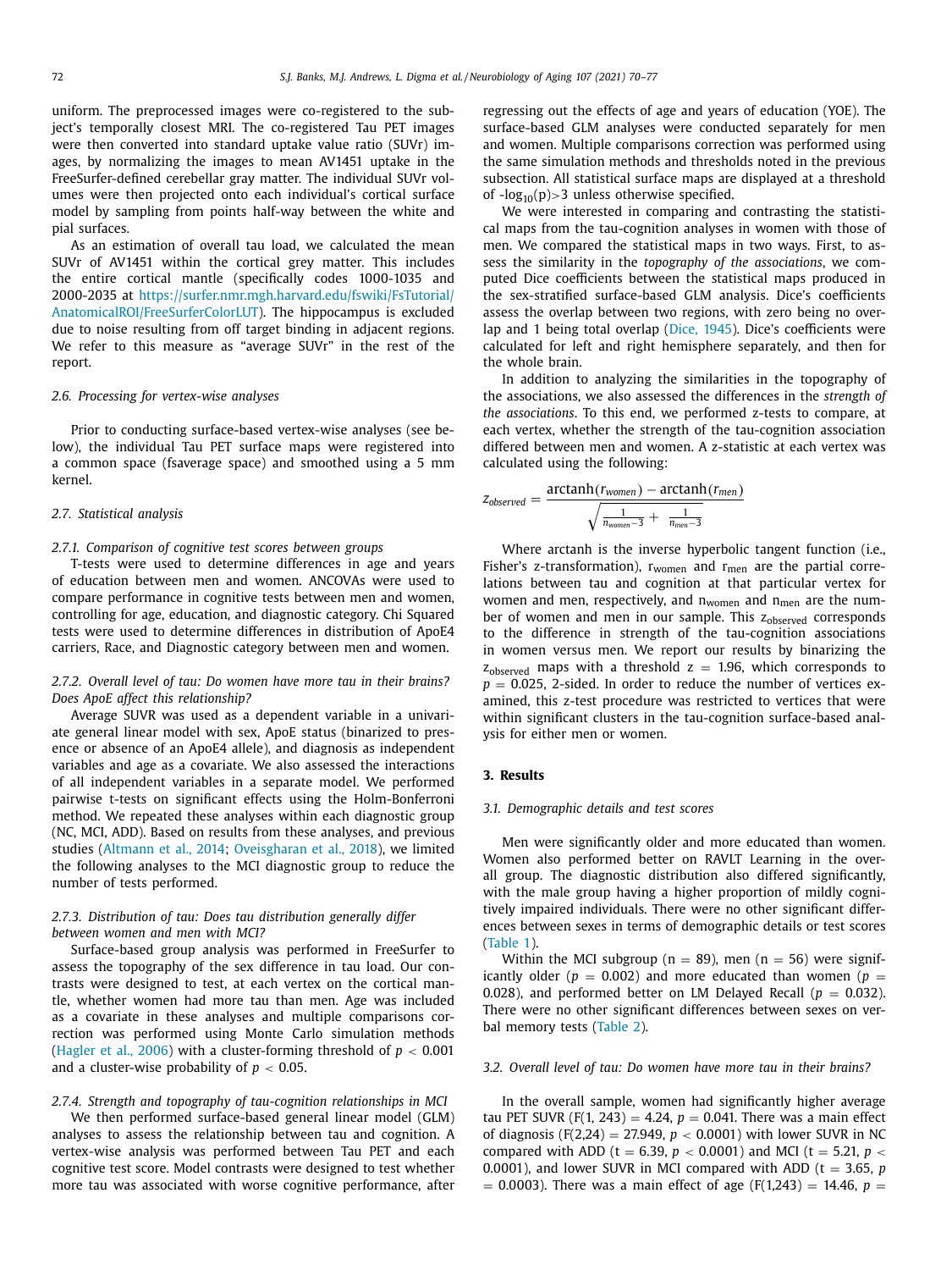<span id="page-3-0"></span>

| ш<br>. . |  |  |  |
|----------|--|--|--|
|----------|--|--|--|

Demographics and cognitive test scores for women and men.

|                           | Men $(n = 139)$   | Women $(n = 135)$  | p value |
|---------------------------|-------------------|--------------------|---------|
| Age                       | $77.87 + 7.60$    | $74.64 + 7.28$     | < 0.001 |
| YOE.                      | $16.81 \pm 2.55$  | $15.93 \pm 2.38$   | 0.003   |
| RAVLT Delay               | $4.26 \pm 4.44$   | $6.36 \pm 5.12$    | 0.084   |
| (Men $n = 137$ ,          |                   |                    |         |
| Women $n = 135$ )         |                   |                    |         |
| RAVLT Learning            | $34.26 + 13.23$   | $41.08 + 14.94$    | 0.017   |
| RAVLT Recognition         | $10.63 \pm 4.06$  | $11.27 + 4.26$     | 0.235   |
| LM Delayed Recall         | $8.96 \pm 6.30$   | $10.20 \pm 6.46$   | 0.494   |
| LM Immediate Recall       | $10.71 \pm 5.98$  | $11.99 \pm 5.76$   | 0.915   |
| Days between RAVLT        | $38.87 \pm 55.29$ | $38.24 \pm 63.395$ | 0.931   |
| Delay Score and Tau       |                   |                    |         |
| PET (Men $n = 137$ ,      |                   |                    |         |
| Women $n = 135$ )         |                   |                    |         |
| Days between RAVLT        | $35.84 \pm 46.71$ | $38.24 + 63.40$    | 0.720   |
| Learning/RAVLT            |                   |                    |         |
| <b>Recognition Scores</b> |                   |                    |         |
| and Tau PET               |                   |                    |         |
| Days Between LM           | $44.62 \pm 54.51$ | $52.09 \pm 64.56$  | .301    |
| Delayed Recall/LM         |                   |                    |         |
| Immediate Recall          |                   |                    |         |
| Scores and Tau PET        |                   |                    |         |
| ApoE4 carriers (%)        | 68 (54.84)        | 76 (61.3)          | 0.367   |
| (Men $n = 124$ ,          |                   |                    |         |
| Women $n = 124$           |                   |                    |         |
| Race (%white)             | 97%               | 89%                | 0.107   |
| Diagnosis                 |                   |                    | 0.004   |
| ADD(%)                    | 18 (12.95)        | 12 (8.89)          |         |
| MCI(%)                    | 56 (40.29)        | 33 (24.44)         |         |
| NC(%)                     | 65 (46.76)        | 90 (66.67)         |         |

Note: Two men were missing RAVLT Delay data, 15 men and 11 women were missing ApoE data. Cognitive test score comparisons were corrected for age, education and diagnosis. Time between cognitive test and tau PET scan was a mean of 37–48 days (depending on the test, maximum 343 days).

#### **Table 2**

Demographics and cognitive test scores for women and men with MCI.

|                            | Men $(n = 56)$  | Women $(n = 33)$ | <i>p</i> Value |
|----------------------------|-----------------|------------------|----------------|
| Age                        | $78.29 + 7.23$  | $73.01 + 8.18$   | 0.002          |
| YOE                        | $16.43 + 2.76$  | $15.15 + 2.35$   | 0.028          |
| RAVLT Delay                | $2.98 + 4.04$   | $2.12 + 3.16$    | 0.065          |
| (Men $n = 54$ , Women      |                 |                  |                |
| $n = 33$                   |                 |                  |                |
| <b>RAVLT</b> Learning      | $30.82 + 12.08$ | $28.15 + 11.33$  | 0.127          |
| <b>RAVLT</b> Recognition   | $9.82 + 4.13$   | $7.94 + 4.34$    | 0.019          |
| <b>LM Delayed Recall</b>   | $6.88 + 6.04$   | $4.3 + 5.47$     | 0.032          |
| <b>IM Immediate Recall</b> | $9.02 + 5.61$   | $7.39 + 5.27$    | 0.199          |
| ApoE4 carriers (%)         | 33(61.11)       | 25 (80.65)       | 0.105          |
| (Men $n = 54$ , Women      |                 |                  |                |
| $n = 31)$                  |                 |                  |                |

Note: Two men were missing RAVLT Delay data, two men and two women were missing ApoE data..

0.0002), reflecting higher SUVR with older age. Although sex distributions of ApoE status varied between diagnostic groups (APOE e4 presence was found in 51.4% NC women, 47.54% NC men, 80.65% MCI women, 61.11% MCI men, 100% ADD women, 66.66% ADD men) there was no main effect of ApoE status, or an interaction between sex and ApoE status on SUVR values. There was a significant interaction between diagnosis and ApoE ( $F(1,237) = 5.38$ ,  $p = 0.005$ , such that carriers with MCI had the highest tau levels), and between diagnosis and sex (F(2,237) = 11.65,  $p < 0.0001$ ), such that women had significantly higher average SUVR than men  $(F(1,81) = 8.79, p = 0.004)$  in the MCI group only. Given this finding, the remaining of the analyses were limited to patients with MCI, as this is where the main differences appear to be, consistent with prior research.

We addressed if there was more tau in those with an APOE e4 allele in the MCI group specifically, and found no main effect of

Addressing regional tau deposition in the MCI group, there was no main effect of APOE, nor sex∗APOE interaction effect in regions associated with Braak Stages I, III, IV, V, or VI in the MCI group.

# *3.3. Distribution of tau: Do men and women with MCI have different tau distributions?*

The topographic distribution of tau in the MCI women and men of our sample is displayed in [Fig.](#page-4-0) 1a. In the surface-based analysis, there was one cluster, in the medial occipital lobe, where there was significantly more tau in women [\(Fig.](#page-4-0) 1b).

# *3.4. Comparison of strength and distribution of tau-verbal memory associations between men and women*

Visual inspection of the statistical maps from the sex-stratified surface-based analyses, revealed several sex differences [\(Fig.](#page-4-0) 2a), with women with MCI showing more left-hemisphere specific relationships, particularly in the temporal and pareital regions. Men tended to show more bilaterali relatinships and more frontal relationships, especially during the learning phases (RAVLT Learning and LM Immediate). The Dice Score Coefficient (DSC; see [Table](#page-5-0) 3) on the RAVLT Delay (DSC =  $0.01$ ) indicated little to no overlap between sex-stratified statistical maps. For the remaining tests, the DSCs indicated moderate topographic similarity between maps, with RAVLT Learning (DSC =  $0.483$ ), LM Delayed Recall (DSC = 0.503), and LM Immediate Recall (DSC = 0.651) showing more overlap. There was generally more overlap in the left hemisphere than the right with men showing a more bilateral distribution in the correlations between regional tau and learning and immediate memory tasks, compared with women.

Differences in the tau-cognition relationships were further exemplified in the z-test analyses [\(Table](#page-5-0) 4, [Fig.](#page-4-0) 2b) which identified how sex differences in the strengths of these relationships were widespread, almost always stronger in women than men, and more so in the left than right hemisphere. The only clusters of significance that were stronger in men were for RAVLT learning, and existed in the right parietal and frontal lobes.

# **4. Discussion**

We analyzed sex difference in tau PET in amyloid-positive ADNI participants with normal cognition, MCI, or dementia. Given the biomarker characterization, and in the symptomatic groups, late onset and predominance of amnestic symptoms, our study likely comprised individuals with underlying late onset AD across a continuum of severity. As expected, women performed better overall on verbal memory tests than men, and had higher levels of tau PET uptake overall than men. The difference was greatest in MCI in this amyloid-positive cohort, and we thus focused on the MCI participants for more detailed analyses. Aside from a single cluster in the right medial occipital lobe, there were no significant sex differences in the topographic distribution of tau in men and women with MCI. While women appeared to lose their cognitive reserve at the MCI stage, not differing from men on performance four of five verbal memory measures, sex difference were evident in regional relationship between tau distribution and cognition, with women showing more left lateralized relationships. Women had stronger relationships between tau and verbal memory measures than men, notably in the left hemisphere.

The finding that women had higher levels of tau *in vivo* overall is consistent with earlier reports [\(Liesinger](#page-7-0) et al., 2018; [Oveisgharan](#page-7-0) et al., 2018) from studies of *post mortem* brain tissue.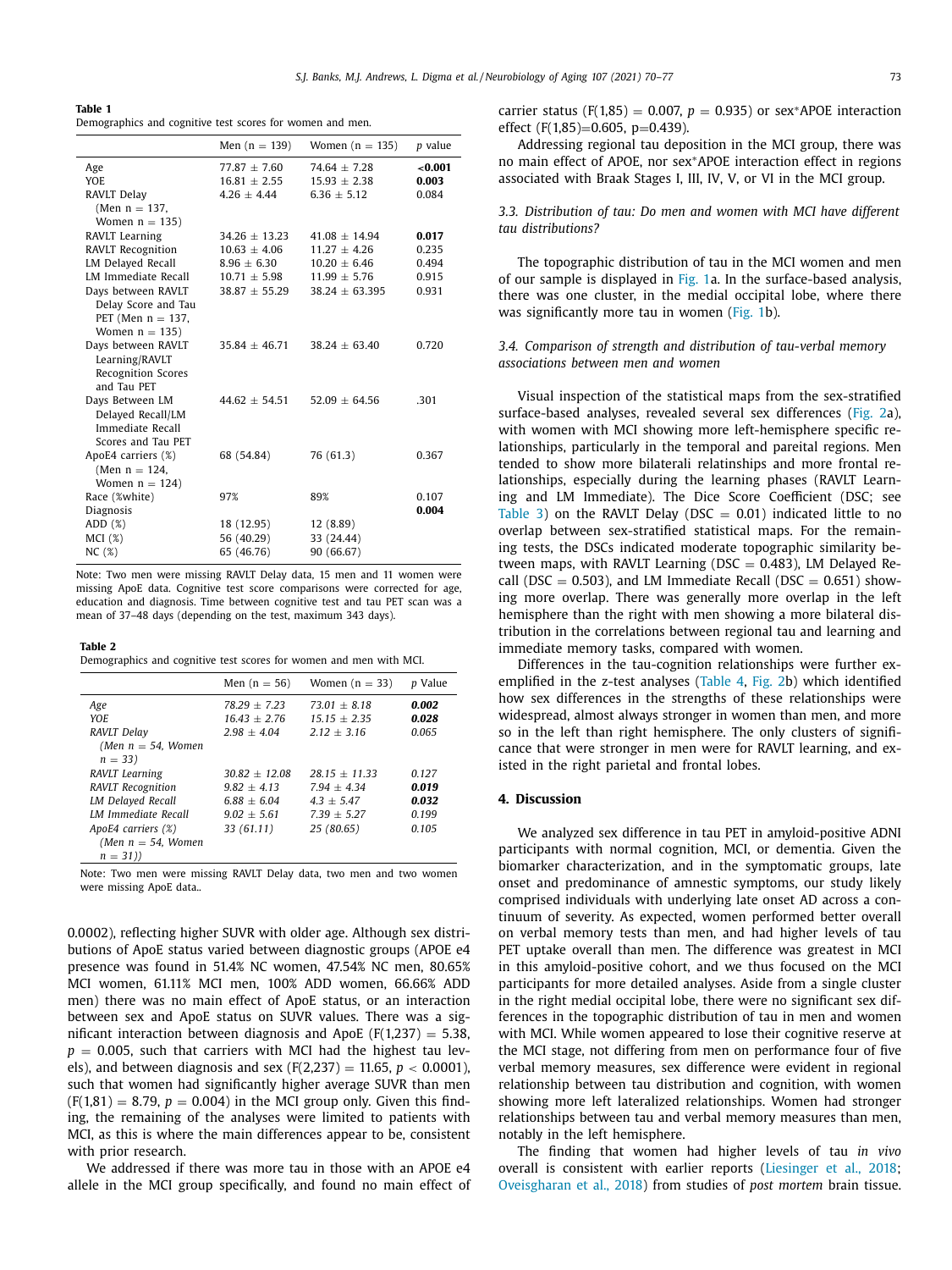<span id="page-4-0"></span>

Fig. 1. (A) Average tau distribution in men and women with MCI. All maps are rendered on the fsaverage semi-inflated brain and are on an identical scale: SUVr 0.7 to 1.65, and covaried for age. Abbreviations: SUVr, Standard Uptake Value Ratio. (B) Sex differences in tau distribution in men and women with MCI. Map rendered on the fsaverage inflated brain and shown in units of -log10(p) at threshold of 3–7.



Fig. 2. (A) Statistical maps from sex-stratified surface based analyses between cognitive performance and Tau PET in MCI. All maps are shown in units of  $-log_{10}(p)$  and are at identical thresholds of 3–7 and covaried for age and education. (B) Statistical maps showing clusters of significance to assess the relative strength of vertex-wise associations between task performance and tau in men and women. Red clusters are stronger in women, yellow clusters are stronger in men. Abbreviations: LM, logical memory; RAVLT, rey auditory learning test.

Consistent with earlier studies investigating pathological tau in CSF [\(Altmann](#page-6-0) et al., 2014), we found elevated tau levels in women with MCI. In this sample, this was not explained by the presence of an ApoE e4 allele. Prior research points to a role of ApoE in rate of cognitive decline in women [\(Holland](#page-7-0) et al., 2013). However, other studies have not isolated amyloid positive participants. In our study, where all participants were amyloid positive, most women and many of the men carried an e4 allele. The typically identified sex-effect of ApoE on decline may have been masked by its over-representation in this sample. Furthermore, there may be other genes that are important in [sex-specific](#page-7-0) AD risk (Fan et al., 2020). Sex differences in the effect of ApoE on tau and cognitive decline may be further explored in the future by longitudinal tau PET studies.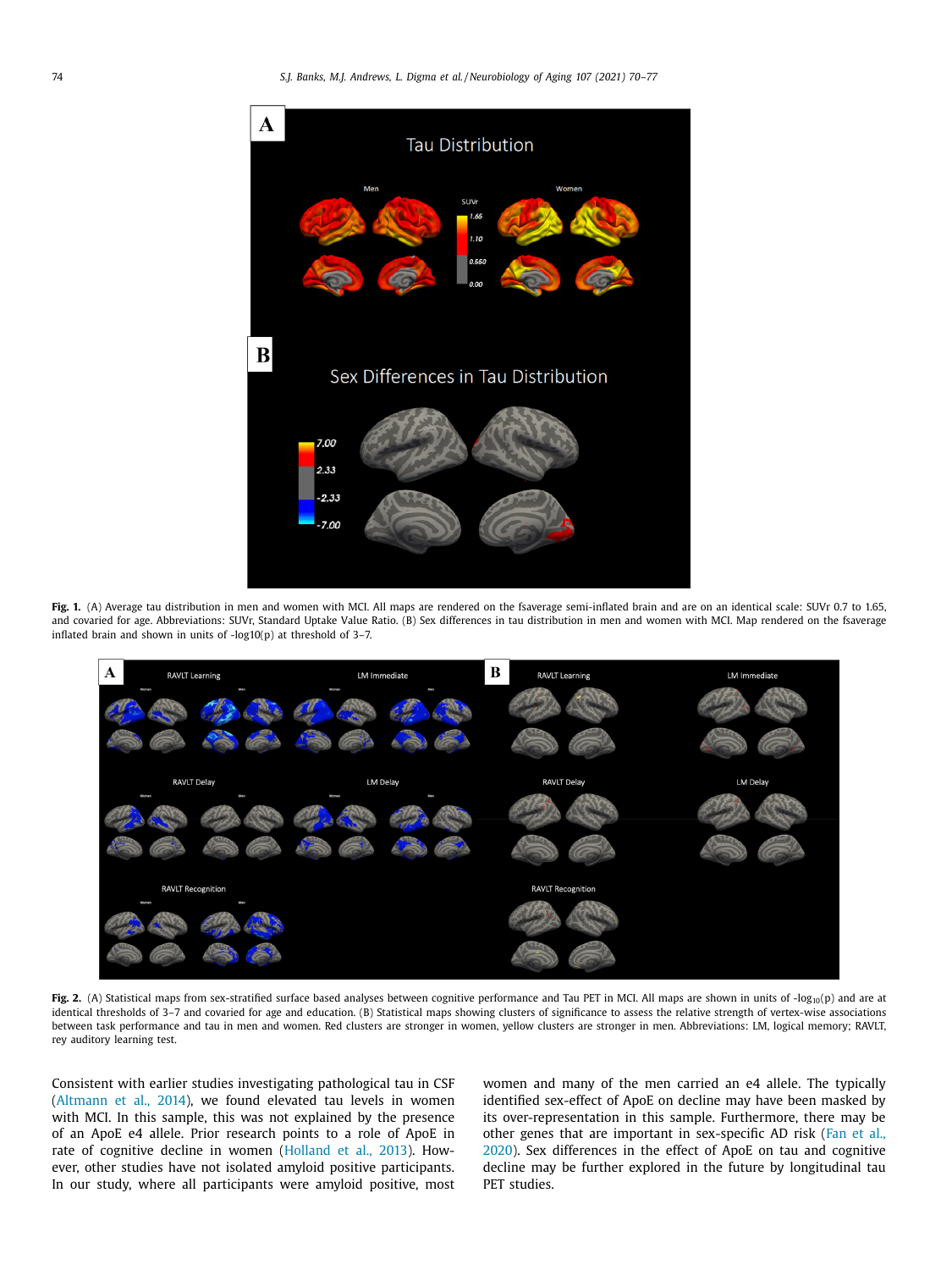#### <span id="page-5-0"></span>**Table 3** Dice score coefficients to assess the overlap in the tau-cognition statistical maps from sex-stratified GLM analysis.

| Cognitive test      | Left hemisphere | Right hemisphere | Whole brain |
|---------------------|-----------------|------------------|-------------|
| RAVLT Learning      | 0.612           | 0.183            | 0.485       |
| RAVLT Delay         | 0.000           | 0.000            | 0.000       |
| RAVLT Recognition   | 0.044           | 0.050            | 0.035       |
| <b>LM</b> Immediate | 0.762           | 0.404            | 0.651       |
| LM Delay            | 0.608           | 0.253            | 0.499       |

Dice coefficients were generated separately for the left and right hemisphere, and then for the whole brain.

Abbreviations: LM, logical memory; RAVLT, rey auditory learning test.

A sex difference in tau PET in the occipital lobe was also identified in a study combining cognitively unimpaired and MCI participants from ADNI and the Harvard Aging Brain study, but only in APOE e4 carriers [\(Buckley](#page-6-0) et al., 2020). This combined cohort included amyloid negative participants as well, and the great majority were cognitively unimpaired. It could be that the occipital region represents the watershed of tau spread that is greater in women in the MCI stage compared with men.

Despite the lack of sex differences in overall performance on most verbal memory tasks in MCI participants, consistent with our prior findings [\(Caldwell](#page-6-0) et al., 2017), we found strong sex differences in the association of tau with verbal memory. Women demonstrated more left hemisphere-specificity of tau in relation to reduced verbal memory, and had stronger relationships between verbal memory and regional tau. Given that overall performance on verbal memory test did not differ between men and women in the MCI group, this provides additional support for the notion that women can bear a bigger burden of tau while maintaining cognitive performance [\(Digma](#page-6-0) et al., 2020; [Ossenkoppele](#page-7-0) et al., 2020). We noted more differences in the left hemisphere, which may be especially involved in verbal tasks, and particularly so in women [\(Banks](#page-6-0) et al., 2012). Further studies in cohorts with nonverbal memory tasks may show different results, as these tasks may involve more right hemisphere involvement [\(Banks](#page-6-0) et al., 2012). An additional line of research might be to assess non-tau changes as potentially linked to memory changes in men with AD. Men have been shown to have more vascular brain changes with aging [\(Ropele](#page-7-0) et al., 2010) as well as more neocortical Lewy bodies [\(Nelson](#page-7-0) et al., 2010), which could contribute to non-tau pathways for cognitive decline in older men with AD.

We tend to measure progression in AD with tests that demonstrate sex differences. The ADNI dataset, used here, uses mostly tests which are performed at a higher level in healthy women compared with healthy men. This may bias our understanding of AD in men and women, and the results of the current study suggest that exploring cognition with measures which are more sex-agnostic may be beneficial. An alternative is to run more sex-specific research, as AD may be different enough

#### **Table 4**

Z-test clusters of significance to assess the relative strength of vertex-wise associations between task performance and tau in men and women.

| Test                     | Hemisphere | Direction | Size $(mm2)$ | X       | Y       | Z       | Location                  |
|--------------------------|------------|-----------|--------------|---------|---------|---------|---------------------------|
| <b>RAVLT</b><br>Learning | Left       | W > M     | 412.70       | $-14.3$ | $-89.3$ | $-4.0$  | Lateral                   |
|                          |            | W > M     | 257.46       | $-30.5$ | $-79.2$ | $-9.0$  | Occipital<br>Lateral      |
|                          |            |           |              |         |         |         | Occipital                 |
|                          |            | W > M     | 153.05       | $-11.7$ | $-94.4$ | 19.8    | Lateral                   |
|                          |            |           |              |         |         |         | Occipital                 |
|                          | Right      | M > W     | 250.84       | 52.0    | $-50.7$ | 44.7    | Inferior                  |
|                          |            | M > W     | 201.96       | 33.8    | 15.6    | 51.3    | Parietal<br>Caudal Middle |
|                          |            |           |              |         |         |         | Frontal                   |
|                          |            | M > W     | 82.84        | 31.3    | 3.3     | 62.8    | Superior                  |
|                          |            |           |              |         |         |         | Frontal                   |
| RAVLT Delay              | Left       | W > M     | 199.32       | $-32.5$ | $-48.9$ | 35.2    | Superior                  |
|                          |            |           |              |         |         |         | Parietal                  |
|                          |            | W > M     | 171.84       | $-58.8$ | $-40.7$ | 30.6    | Supramarginal             |
|                          |            |           |              |         |         |         | Gyrus                     |
|                          |            | W > M     | 103.20       | $-11.7$ | $-93.8$ | 20.3    | Lateral                   |
|                          |            |           |              |         |         |         | Occipital                 |
|                          | Right      | W > M     | 390.73       | 24.2    | $-83.6$ | 34.5    | Superior<br>Parietal      |
| <b>RAVLT</b>             | Left       | W > M     | 88.56        | $-50.8$ | $-55.8$ | 24.9    | Inferior                  |
| Recognition              |            |           |              |         |         |         | Parietal                  |
|                          | Right      | M > W     | 157.83       | 4.0     | 31.3    | $-13.1$ | Medial                    |
|                          |            |           |              |         |         |         | Orbitofrontal             |
| LM Immediate             | Left       | W > M     | 438.59       | $-4.8$  | $-71.8$ | 9.8     | Lingual                   |
|                          |            | W > M     | 289.90       | $-14.8$ | $-88.6$ | $-3.4$  | Lateral                   |
|                          |            |           |              |         |         |         | Occipital                 |
|                          |            | W > M     | 248.98       | $-12.4$ | $-94.8$ | 20.6    | Lateral                   |
|                          |            |           |              |         |         |         | Occipital                 |
|                          | Right      | W > M     | 167.04       | 25.9    | $-55.1$ | 5.3     | Lingual                   |
|                          |            | W > M     | 73.92        | 13.9    | $-73.0$ | 25.9    | Cuneus                    |
|                          |            | W > M     | 65.85        | 20.2    | $-84.5$ | 35.3    | Superior<br>Parietal      |
| LM Delayed               | Left       | W > M     | 262.36       | $-46.6$ | $-52.3$ | 43.4    | Supramarginal             |
|                          |            |           |              |         |         |         | Gyrus                     |
|                          |            | M > W     | 89.34        | $-22.1$ | 0.1     | $-20.2$ | Entorhinal                |
|                          | Right      | W > M     | 332.45       | 22.6    | $-84.6$ | 34.2    | Superior                  |
|                          |            |           |              |         |         |         | Parietal                  |

Clusters larger than 50  $mm<sup>2</sup>$  were included. In the case that multiple clusters were above this threshold, the three largest clusters were included.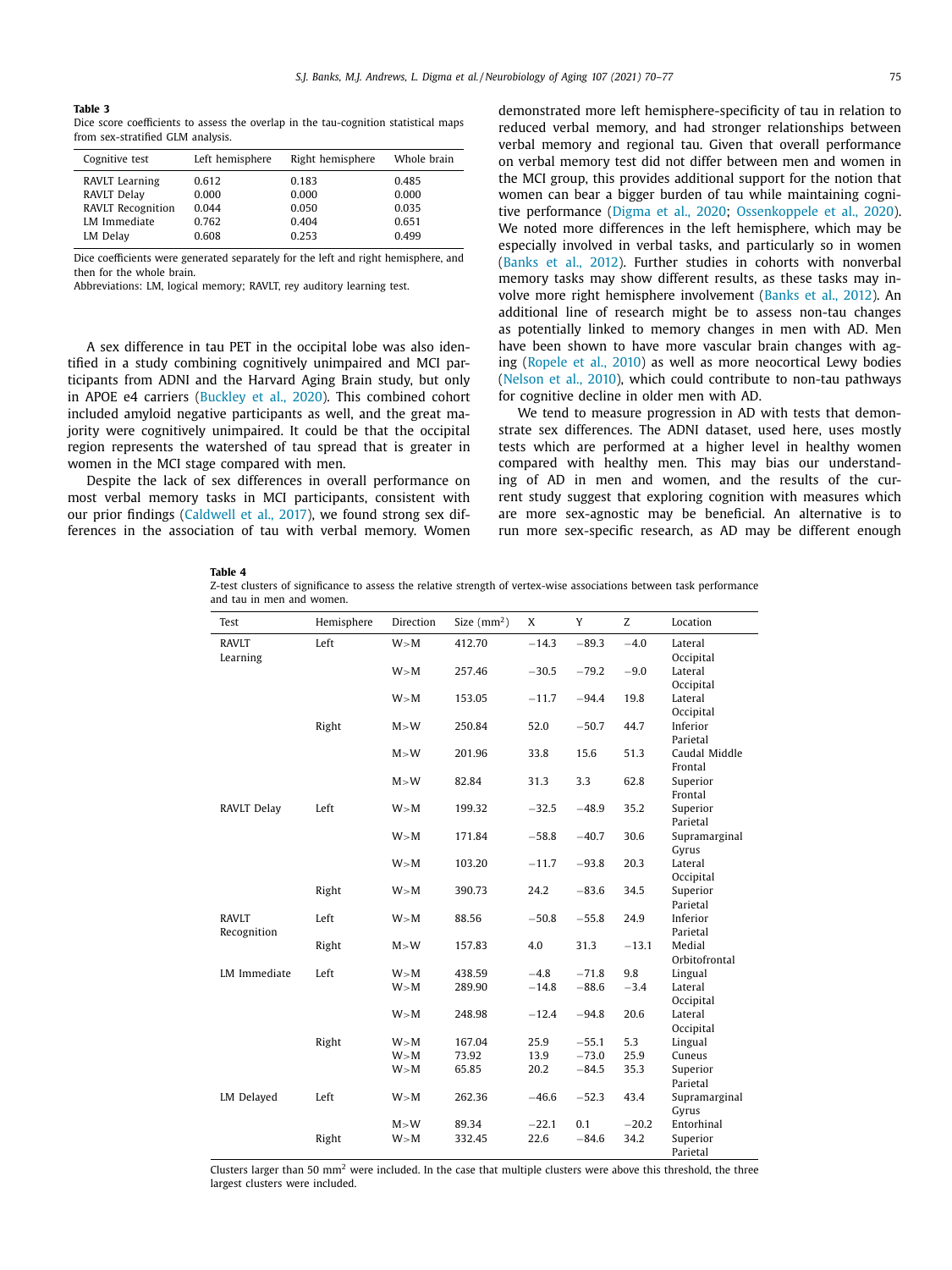<span id="page-6-0"></span>in men and women to argue against combining the sexes in studies.

There are limitations to this study, including the restricted cognitive data available. It would be of particular interest to see cognition-tau relationships in memory tests that do not rely on verbal inputs, given the known female advantage with these materials. The sample sizes in the current study were also relatively small, especially to identify differences by diagnosis, with the most apparent divergence by sex at the MCI level. Future studies with larger samples will be important to see if our findings replicate. In addition, this cohort is largely white and highly educated, future studies in more diverse samples are needed.

There are translational implications for differences in tau between the sexes. Specifically, it is important to take into account sex differences when we are using cognitive measures to define, diagnose and track disease. At the same time, it is important to also take biomarker differences into account. Differences in tau between the sexes will become especially important if the tau-targeting agents in the current therapeutic pipeline (Cummings et al., 2018) show promise, as the type of cognitive change which could be seen in successful trials may differ between men and women.

# **Author Contribution**

Sarah J. Banks PhD: Conceptualization, writing (all drafts), supervision. Murray J. Andrews, BA, Formal analysis, methodology, writing (all drafts). Leonardino Digma BA, Formal analysis, methodology, writing (all drafts). John Madsen BS, Formal analysis. Emilie T. Reas PhD, Writing (reviewing and editing). Jessica Caldwell PhD, Writing (reviewing and editing). Linda K. McEvoy PhD, Writing (reviewing and editing). Chun Chieh Fan MD PhD, Methodology. Anders M. Dale PhD, Methodolgy. James B. Brewer MD PhD, Methodology, writing (reviewing and editing), conceptualization.

#### **Disclosure statement**

S.J.B, M.J.A, L.D., J.Z.K.C., E.T.R. and J.M. have no competing interests to declare. C.C.F. is a consultant for CorTechs Labs, in addition to his research appointment at the University of California, San Diego. L.K.M. holds stocks in CorTechs Labs. A.M.D. is a founder of and holds equity interest in CorTechs Labs and serves on its scientific advisory board. He also receives research funding from General Electric Healthcare (GEHC). The terms of these arrangements have been reviewed and approved by the University of California, San Diego in accordance with its conflict of interest policies. J.B.B has served on advisory boards for Elan, Bristol-Myers Squibb, Avanir, Novartis, Genentech, and Eli Lilly and holds stock options in CorTechs Labs, Inc., Impact Biomedicines, and Human Longevity, Inc. The terms of these arrangements have been reviewed and approved by UCSD in accordance with its conflict of interest policies.

#### **Acknowledgements**

This work was funded in part by NIA P30 AG062429 (the UCSD Shiley-Marcos Alzheimer's Disease Research Center) and by NIA R01 AG066088 (PI Banks).

#### **Verification**

This manuscript represents an original paper which is not under consideration elsewhere. All authors have approved of the manuscript in its final form.

#### **References**

- Aisen, P.S., Petersen, R.C., Donohue, M.C., Gamst, A., Raman, R., Thomas, R.G., Walter, S., Trojanowski, J.Q., Shaw, L.M., Beckett, L.A., Jack, C.R., Jagust, W., Toga, A.W., Saykin, A.J., Morris, J.C., Green, R.C., Weiner, M.W., 2010. Clinical core of the Alzheimer's disease neuroimaging initiative: progress and plans. Alzheimer's Dement. doi[:10.1016/j.jalz.2010.03.006.](https://doi.org/10.1016/j.jalz.2010.03.006)
- Altmann, A., Tian, L., Henderson, V.W., Greicius, M.D., 2014. Sex modifies the APOErelated risk of developing Alzheimer disease. Ann. Neurol. 75, 563–573. doi:10. [1002/ana.24135.](https://doi.org/10.1002/ana.24135)
- Banks, S.J., Jones-Gotman, M., Ladowski, D., Sziklas, V., 2012a. Sex differences in the medial temporal lobe during encoding and recognition of pseudowords and abstract designs. Neuroimage 59, 1888–1895. [doi:10.1016/j.neuroimage.2011.08.](https://doi.org/10.1016/j.neuroimage.2011.08.087) 087.
- Banks, Sarah Jane, Sziklas, V., Sodums, D.J., Jones-Gotman, M., 2012b. FMRI of verbal and nonverbal memory processes in healthy and epileptogenic medial temporal lobes. Epilepsy Behav. 25, 42–49. doi[:10.1016/j.yebeh.2012.07.003.](https://doi.org/10.1016/j.yebeh.2012.07.003)
- Braak, H., Braak, E., 1997. Frequency of stages of Alzheimer-related lesions in different age categories. Neurobiol. Aging 18, 351–357. [doi:10.1016/S0197-4580\(97\)](https://doi.org/10.1016/S0197-4580(97)00056-0) 00056-0.
- Brookmeyer, R., Evans, D.A., Hebert, L., Langa, K.M., Heeringa, S.G., Plassman, B.L., Kukull, W.A., 2011. National estimates of the prevalence of Alzheimer's disease in the United States. Alzheimer's Dement. 7, 61–73. [doi:10.1016/j.jalz.2010.11.](https://doi.org/10.1016/j.jalz.2010.11.007) 007.
- Buckley, R.F., Mormino, E.C., Amariglio, R.E., Properzi, M.J., Rabin, J.S., Lim, Y.Y., Papp, K.V., Jacobs, H.I.L., Burnham, S., Hanseeuw, B.J., Doré, V., Dobson, A., Masters, C.L., Waller, M., Rowe, C.C., Maruff, P., Donohue, M.C., Rentz, D.M., Kirn, D., Hedden, T., Chhatwal, J., Schultz, A.P., Johnson, K.A., Villemagne, V.L., Sperling, R.A., 2018. Sex, amyloid, and APOE ε4 and risk of cognitive decline in preclinical Alzheimer's disease: findings from three well-characterized cohorts. Alzheimer's Dement. 14, 1193–1203. doi[:10.1016/j.jalz.2018.04.010.](https://doi.org/10.1016/j.jalz.2018.04.010)
- Buckley, R.F., Mormino, E.C., Chhatwal, J., Schultz, A.P., Rabin, J.S., Rentz, D.M., Acar, D., Properzi, M.J., Dumurgier, J., Jacobs, H., Gomez-Isla, T., Johnson, K.A., Sperling, R.A., Hanseeuw, B.J., 2019a. Associations between baseline amyloid, sex, and APOE on subsequent tau accumulation in cerebrospinal fluid. Neurobiol. Aging. doi[:10.1016/j.neurobiolaging.2019.02.019.](https://doi.org/10.1016/j.neurobiolaging.2019.02.019)
- Buckley, R.F., Mormino, E.C., Rabin, J.S., Hohman, T.J., Landau, S., Hanseeuw, B.J., Jacobs, H.I.L., Papp, K.V., Amariglio, R.E., Properzi, M.J., Schultz, A.P., Kirn, D., Scott, M.R., Hedden, T., Farrell, M., Price, J., Chhatwal, J., Rentz, D.M., Villemagne, V.L., Johnson, K.A., Sperling, R.A., 2019b. Sex differences in the association of global amyloid and regional tau deposition measured by positron emission tomography in clinically normal older adults. JAMA Neurol. 76, 542–551. doi[:10.1001/jamaneurol.2018.4693.](https://doi.org/10.1001/jamaneurol.2018.4693)
- Buckley, R.F., Scott, M.R., Jacobs, H.I.L., Schultz, A.P., Properzi, M.J., Amariglio, R.E., Hohman, T.J., Mayblyum, D.V., Rubinstein, Z.B., Manning, L., Hanseeuw, B.J., Mormino, E.C., Rentz, D.M., Johnson, K.A., Sperling, R.A., 2020. Sex mediates relationships between regional tau pathology and cognitive decline. Ann. Neurol. doi[:10.1002/ana.25878.](https://doi.org/10.1002/ana.25878)
- Caldwell, J.Z.K., Berg, J.L., Cummings, J.L., Banks, S.J., 2017. Moderating effects of sex on the impact of diagnosis and amyloid positivity on verbal memory and hippocampal volume. Alzheimer's Res. Ther. 9, 72. doi[:10.1186/s13195-017-0300-8.](https://doi.org/10.1186/s13195-017-0300-8)
- Cummings, J., Lee, G., Ritter, A., Zhong, K., 2018. Alzheimer's disease drug development pipeline: 2018. Alzheimer's Dement. Transl. Res. Clin. Interv. 4, 195–214. doi[:10.1016/j.trci.2018.03.009.](https://doi.org/10.1016/j.trci.2018.03.009)
- Dale, A.M., Fischl, B., Sereno, M.I., 1999. Cortical surface-based analysis: I. Segmentation and surface reconstruction. Neuroimage 9, 179–194. [doi:10.1006/nimg.1998.](https://doi.org/10.1006/nimg.1998.0395) 0395.
- Dice, L.R., 1945. Measures of the amount of ecologic association between species. Ecology doi[:10.2307/1932409.](https://doi.org/10.2307/1932409)
- Digma, L.A., Madsen, J.R., Rissman, R.A., Jacobs, D.M., Brewer, J.B., Banks, S.J., Weiner, Michael, Aisen, P., Petersen, R., Jack, C.R., Jagust, W., Trojanowki, J.Q., Toga, A.W., Beckett, L., Green, R.C., Saykin, A.J., Morris, J., Shaw, L.M., Liu, E., Montine, T., Thomas, R.G., Donohue, M., Walter, S., Gessert, D., Sather, T., Jiminez, G., Harvey, D., Donohue, M., Bernstein, M., Fox, N., Thompson, P., Schuff, N., DeCArli, C., Borowski, B., Gunter, J., Senjem, M., Vemuri, P., Jones, D., Kantarci, K., Ward, C., Koeppe, R.A., Foster, N., Reiman, E.M., Chen, K., Mathis, C., Landau, S., Cairns, N.J., Householder, E., Reinwald, L.T., Lee, V., Korecka, M., Figurski, M., Crawford, K., Neu, S., Foroud, T.M., Potkin, S., Shen, L., Kelley, F., Kim, S., Nho, K., Kachaturian, Z., Frank, R., Snyder, P.J., Molchan, S., Kaye, J., Quinn, J., Lind, B., Carter, R., Dolen, S., Schneider, L.S., Pawluczyk, S., Beccera, M., Teodoro, L., Spann, B.M., Brewer, J., Vanderswag, H., Fleisher, A., Heidebrink, J.L., Lord, J.L., Petersen, R., Mason, S.S., Albers, C.S., Knopman, D., Johnson, Kris, Doody, R.S., Meyer, J.V., Chowdhury, M., Rountree, S., Dang, M., Stern, Y., Honig, L.S., Bell, K.L., Ances, B., Morris, J.C., Carroll, M., Leon, S., Householder, E., Mintun, M.A., Schneider, S., Oliver, A., Griffith, R., Clark, D., Geldmacher, D., Brockington, J., Roberson, E., Grossman, H., Mitsis, E., deToledo-Morrell, L., Shah, R.C., Duara, R., Varon, D., Greig, M.T., Roberts, P., Albert, M., Onyike, C., D'Agostino II, D., Kielb, S.,, Galvin, J.E., Pogorelec, D.M., Cerbone, B., Michel, C.A., Rusinek, H., de Leon, M.J., Glodzik, L., De Santi, S., Doraiswamy, P.M., Petrella, J.R., Wong, T.Z., Arnold, S.E., Karlawish, J.H., Wolk, D., Smith, C.D., Jicha, G., Hardy, P., Sinha, P., Oates, E., Conrad, G., Lopez, O.L., Oakley, M., Simpson, D.M., Porsteinsson, A.P., Goldstein, B.S., Martin, K., Makino, K.M., Ismail, M.S., Brand, C., Mulnard, R.A., Thai, G., Mc Adams Ortiz, C., Womack, K., Mathews, D., Quiceno, M., Arrastia, R.D., King, R., Weiner, Myron, Martin